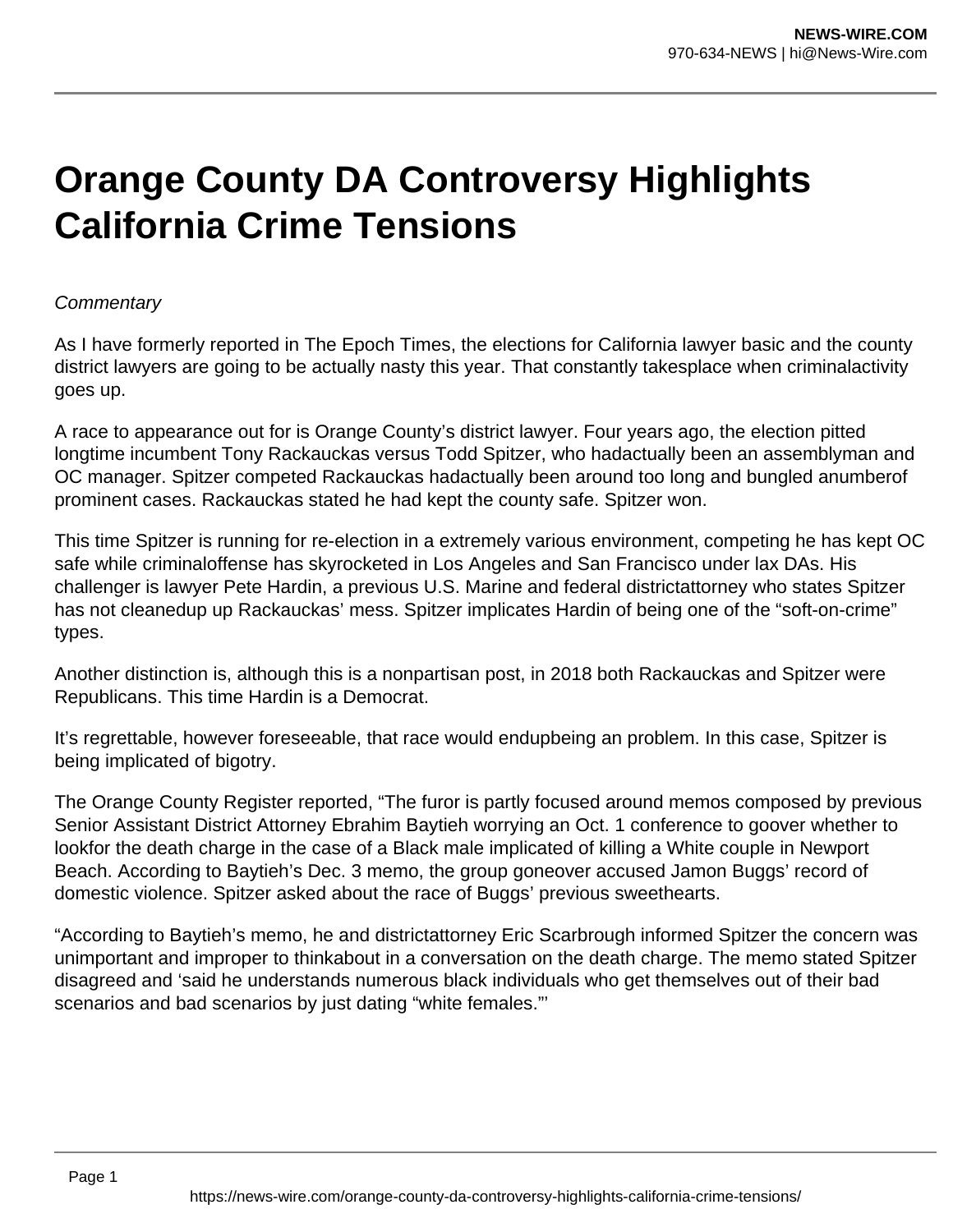"In a Dec. 21 correction lateron penned by Baytieh, he modified the line to state Spitzer 'knows numerous black individuals who boost their status by just dating "white ladies."'"

Spitzer competes the matter was taken totally out of context. It's likewise troubling Baytieh had to proper his keepsinmind on the discussion. How typically do districtattorneys' keepsinmind get fixed? Does that impact cases' result? Were there audio recordings?

Another element is the death charge is moot in California as a truth, although it stays an election concern and technically still is part of the California Constitution. Gov. Gavin Newsom has stated he won't enable any executions on his watch. No future guv is mostlikely to modification that. When this debate came up, Spitzer dropped his call for the death charge for Buggs, which outraged the household of the victims.

The reporting on the memo led Riverside County DA Mike Hestrin and San Diego DA Summer Stephan to take back their recommendations of Spitzer. The 3 are connected together because they're running for reelection on comparable slabs opposing the "soft-on-crime" policies of Los Angeles County DA George Gascón. Gascón is dealingwith a recall moneyed, according to LA Magazine, by "some deep-pocketed Democratic donors and Hollywood grandees" upset with L.A.'s boost in criminaloffense.

The recall simply triggered Gascón to reverse himself on his weak sentencing demand in a sexual attack case in which the wrongdoer, 17 at the time of the attack, must haveactually been charged as an adult.

Spitzer's own project focuses nearly completely on assaulting his challenger for being a Gascón clone. One normal current project missive started, "Orange County District Attorney Todd Spitzer slammed his woke challenger, Pete Hardin, for fundraising off of the verysame policies that simply led to a light sentence for a foundedguilty kid molester in Los Angeles County."

It's part of an inescapable nationwide reaction versus current left-wing policies that consistsof the election of Republican Glenn Youngkin as guv in Democrat-dominated Virginia and the Feb. 15 recall of 3 left-wing Board of Education member even in San Francisco, which has simply 7 percent Republican registration.

For his part, Hardin composed in a Feb. 19 op-ed in the Register of the Spitzer scenario, "The discoveries aren't simply dreadful, they're disqualifying, as our system of justice needto be colorblind to makesure stability in prosecutions and the trust of the neighborhoods we serve."

It's likewise troubling Spitzer hasactually been backed by the Association of Orange County Deputy Sheriffs, which non-stop gushed lies about John Moorlach when he ran for manager a year ago, and for whose project I worked as an unsettled volunteer. Yet Spitzer likewise hasactually been delicate to reforms of authorities misbehavior.